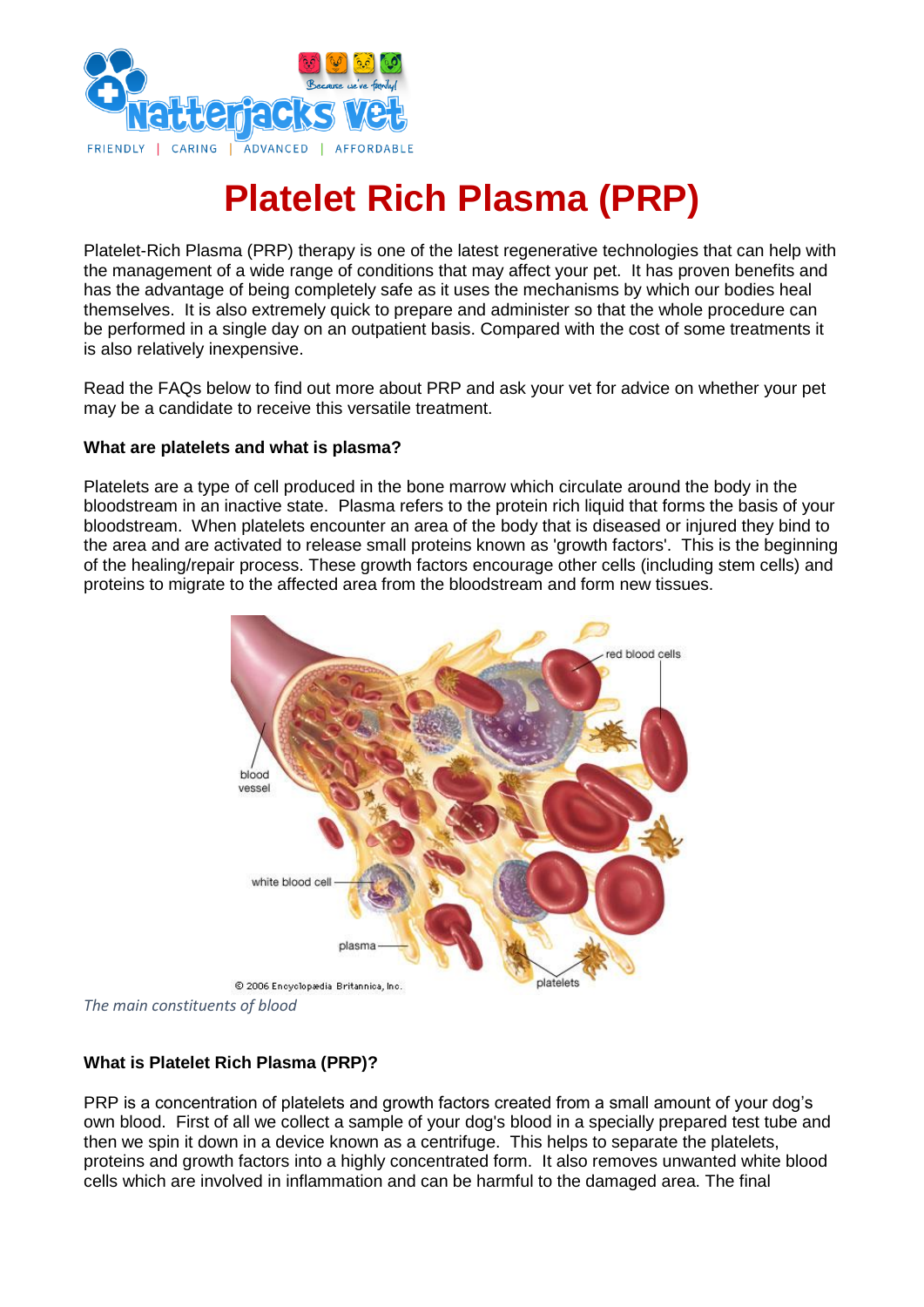

concentrated 'plasma' is withdrawn from the test tube and can then be inserted into diseased or damaged areas of the body to help stimulate repair. The whole process from blood sampling to final preparation of the PRP takes less than half an hour.



#### **How is the PRP administered to my pet?**

The most common use for PRP in pets is for injured or arthritic joints and we would normally insert the cells via a long needle carefully placed into the centre of the joint. Your pet will need a little sedation for this to be done safely and extreme care is need to ensure complete sterility so the implantation is usually performed in an operating theatre. An area of hair will also need to be clipped from around the insertion site to assist with cleanliness.

PRP is also finding new uses in the management of other conditions where accelerated healing is needed. This includes fracture repairs, skin wounds, burns and corneal ulcers. For surface wounds and ulcers the PRP can be applied topically via a dropper bottle without need for sedation.



#### **How long do the effects last?**

The beneficial effects of PRP have been shown to last for at least 3-6 months in a number of highly respected scientific studies. The effects may be even longer lasting but as this is a relatively new technology there is limited data available beyond this time frame at present.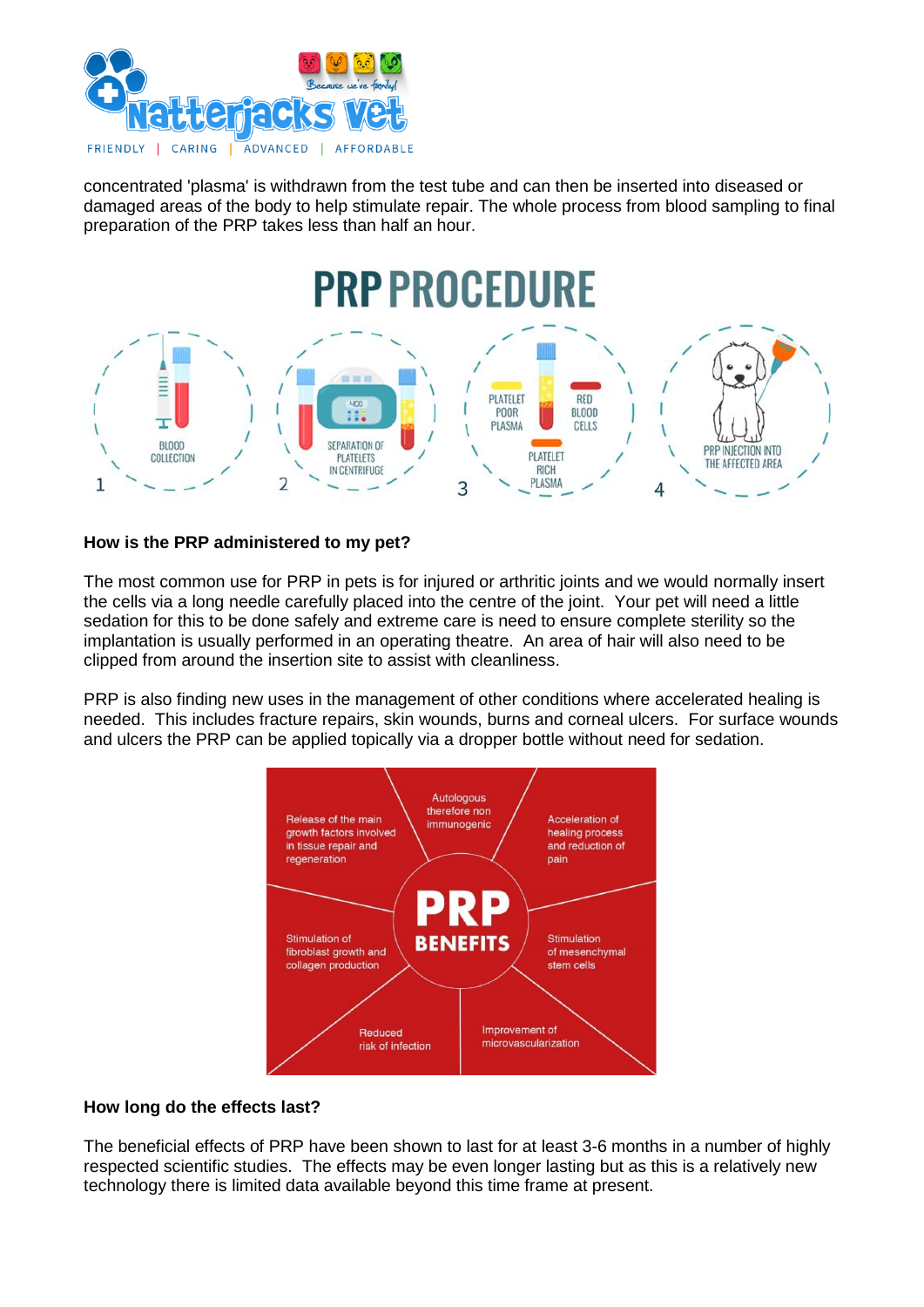

### **Are there any risks to my pet?**

As the treatment involves using your pets own natural healing mechanisms there is virtually no risk of any adverse side effect. Modern sedatives are also extremely safe and very short-acting so the risks are again very small - indeed we have never had a complication arising from either the treatment or the sedation.

#### **What is the recovery period?**

After a typical implantation into an arthritic joint, we normally advise two days of rest at home followed by two weeks of gentle lead walking. It is important that you keep your pet out of water and any dirty environments for the first 7 days after the injection to reduce the risk of introducing infection. For this reason it would be worth washing or changing your pets bedding before they return home from the procedure.

The injection sites themselves seldom require any attention but if they appear red or sore then carefully clean the area with damp cotton wool before applying an antiseptic cream such as Savlon. Do this twice daily until any soreness eases.

#### **How soon will benefits be seen?**

Every patient is different and it depends on the condition being treated but for a typical patient being treated for arthritis we would expect to see initial improvements within 2 to 4 weeks.

#### **Can PRP be used with other treatments?**

Whilst the benefits of using PRP alone have been proven, it can be used alongside other direct treatments such as mesenchymal stem cell therapy (MSC) and hyaluronic acid (HA) for maximal regenerative effect. PRP has been shown under the microscope to stimulate stem cells and actively direct their migration into the damaged area! HA is an important 'building block' in the repair of damaged joint tissues (such as cartilage) so adding this to the equation can lead to an enhanced response.



*How activated platelets in PRP therapy work to repair damaged tissues and assist with the activity and differentiation of stem cells to help form new tissues*